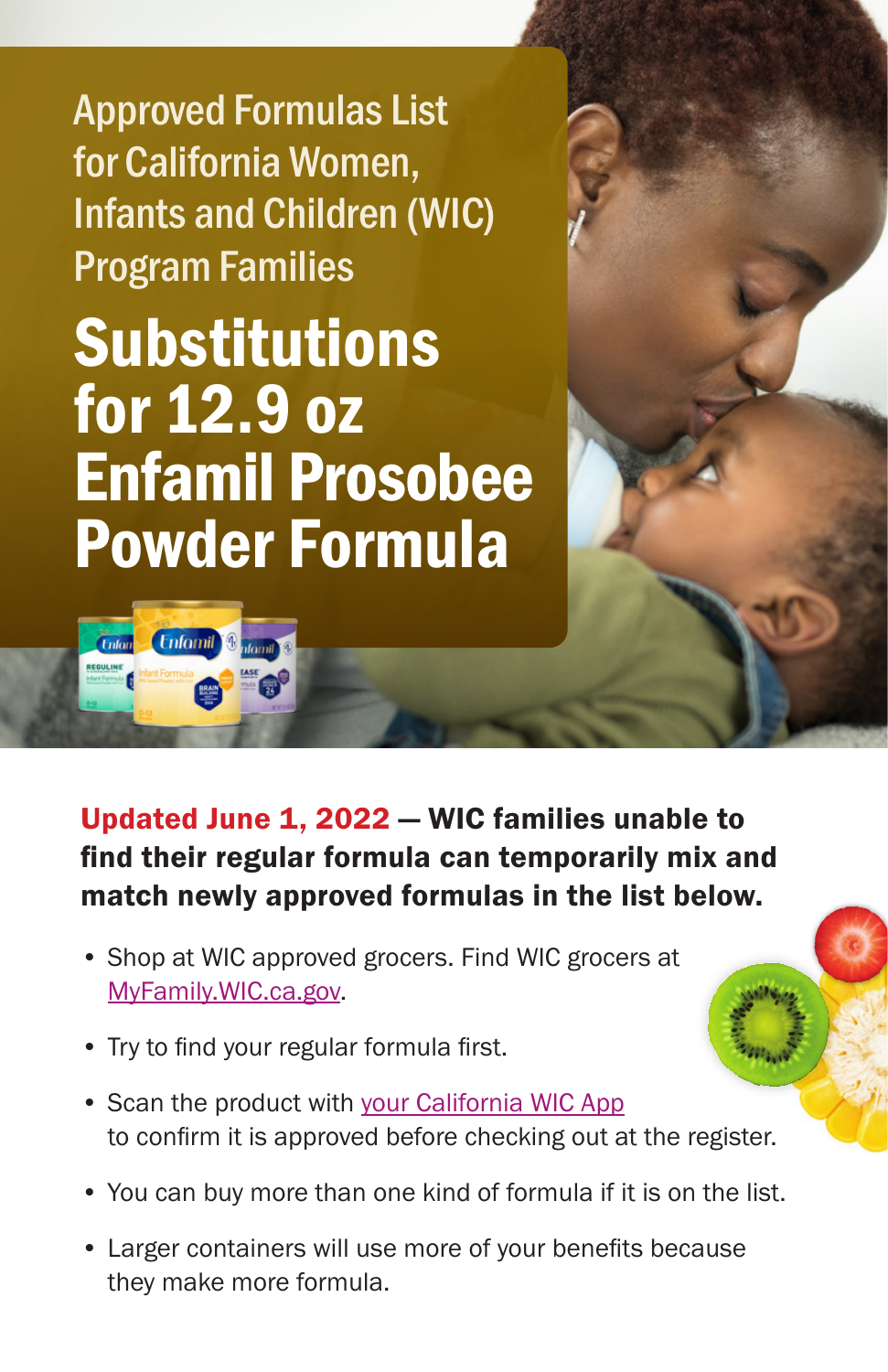## If your benefits say "12.9 oz Enfamil ProSobee Powder," you can buy any of the 12 formulas listed below:

| <b>Brand</b>                     | <b>Formula</b><br><b>Types &amp; Sizes</b>     | <b>Number of Cans Used</b><br>in Benefit Balance |
|----------------------------------|------------------------------------------------|--------------------------------------------------|
| <b>Comforts</b>                  | <b>Comforts Stage 1 Soy</b><br>Powder 22 oz    | $\mathbf{1}$                                     |
| Earth's<br>Best                  | Earth's Best Organc Soy<br>Powder 21 oz        | $\mathbf{1}$                                     |
| <b>Enfamil</b>                   | <b>Enfamil ProSobee Powder</b><br>12.9 oz      | $\mathbf{1}$                                     |
|                                  | Enfamil ProSobee Powder<br>20.9 oz             | $\mathbf{1}$                                     |
| Gerber                           | <b>Gerber Good Start Soy</b><br>Powder 12.9 oz | $\mathbf{1}$                                     |
|                                  | <b>Gerber Good Start Soy</b><br>Powder 20 oz   | $\mathbf{1}$                                     |
| <b>Parent's</b><br><b>Choice</b> | Parent's Choice Soy<br>Powder 22 oz            | $\mathbf{1}$                                     |
| <b>Similac</b>                   | Similac Isomil Soy<br>Powder 12.4 oz           | $\mathbf{1}$                                     |
|                                  | Similac Isomil Soy<br>Powder 30.8 oz           | $\overline{2}$                                   |
|                                  |                                                |                                                  |

 $J$  ...